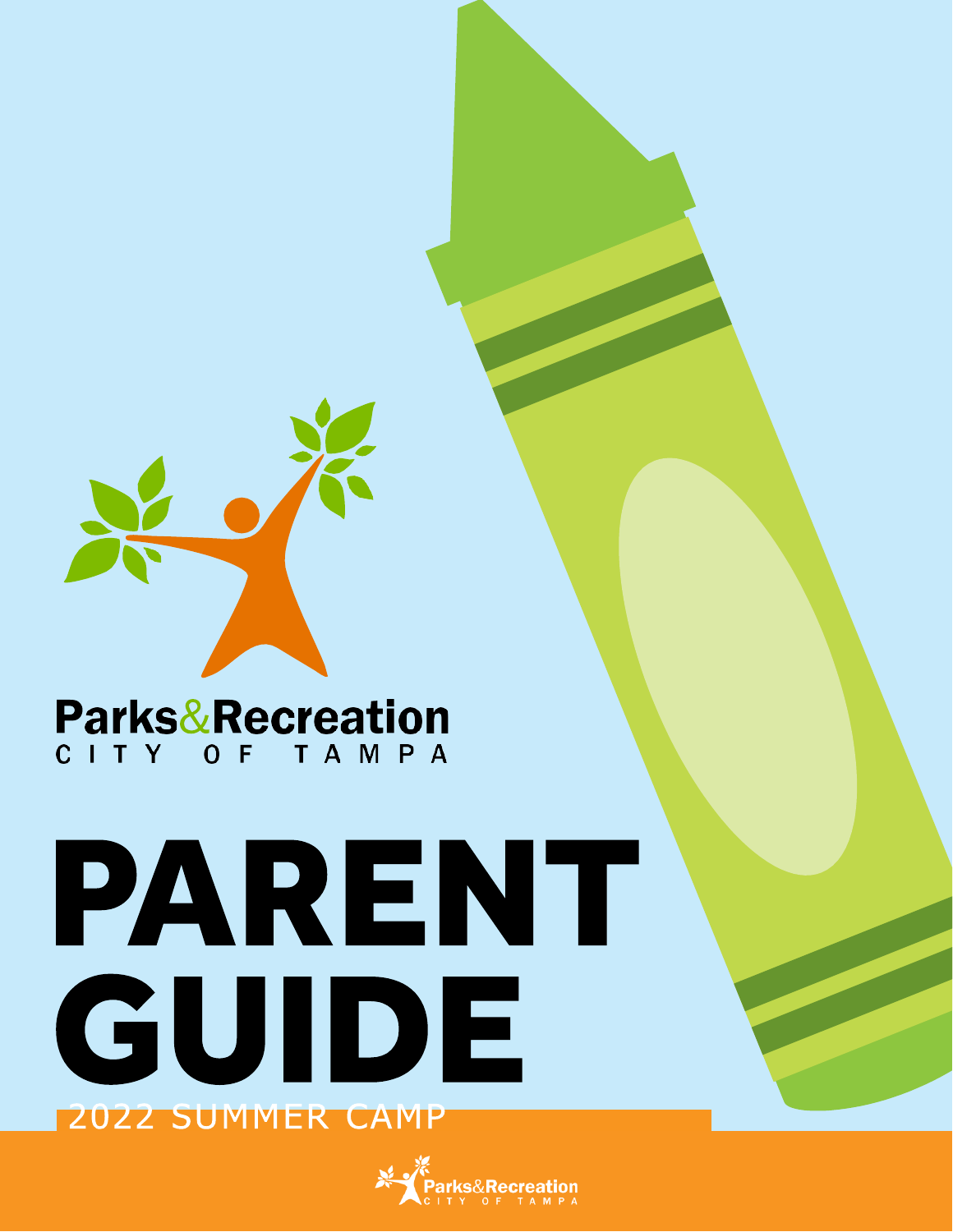## TABLE OF CONTENTS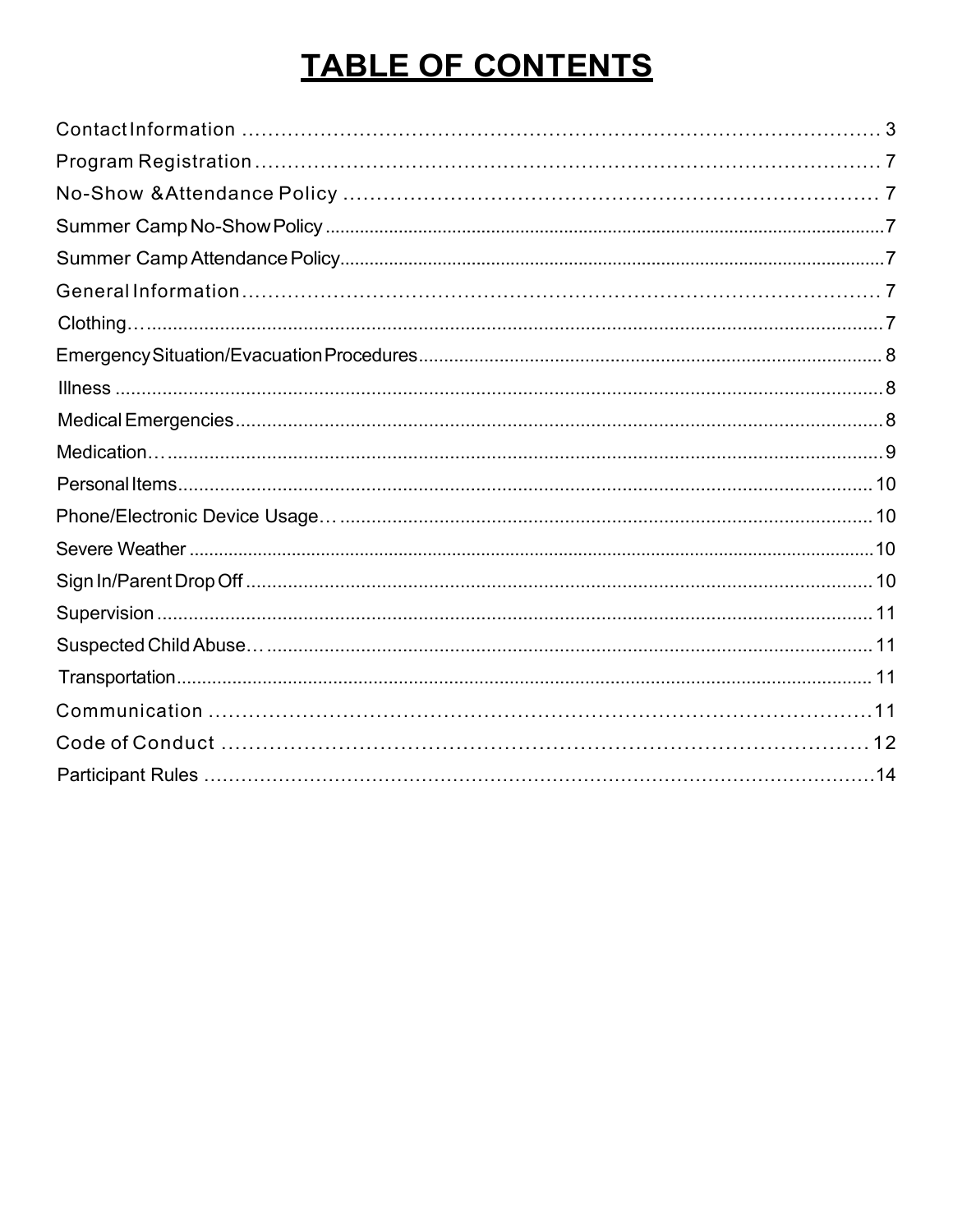## **CONTACT INFORMATION**

### **VACANT - Recreation Manager, 274-7716**

<span id="page-2-0"></span>Regina McBride-Smith: 274-7717 (O) | 478-4288 (C) | [Regina.McBride-](mailto:Regina.McBride-Smith@tampagov.net)[Smith@tampagov.net](mailto:Regina.McBride-Smith@tampagov.net)

Forest Hills 724 W. 109th Ave. 931-2105 Mike Newman, 373-0629

Benito PAC 10065 Cross Creek Blvd. 907-2863 Willetta Glenn, 392-8407

Springhill Park 1000 E. Eskimo Ave. 274-3314 Harold Hart, 478-4454

GwenMillerPAC 6408N.32ndSt. 231-5211 Robert Dell, 344-6312

George Bartholomew/ N. Tampa 8608 N. 12<sup>th</sup> St. Harold Hart, 478-4454

Fair Oaks Community Center 5019 N. 34th St. 231-5277 Kareem Collins, 478-2352

Copeland Community Center 11001 N. 15th St. 975-2743 Gary Williams, 478-4442

N.HubertArtStudio 309 N. Hubert Ave. 282-2911 Cee Beuer, 478-4322

Creative Arts Theater (CAT) 6800 N. Rome Ave. 931-2151 Meg Heimstead, 613-4700

TempleCrestCommunityCenter 8116 N. 37th St. 989-7606 Robert Dell, 344-6312

Rowlett Activity Center (The RAC) 2313 E. Yukon St. 915-0404 Gary Williams, 478-4442

JCC/GoldingArtStudio 522 N. Howard Ave. 259-1687 Patricia Bohannon, 734-2143

YborArtStudio 1800E.8thAve. 242-5307 CeeBeuer, 478-4322

Taylor Art Studio 611 W. Indiana Ave. 274-8364 Cee Beuer, 478-4322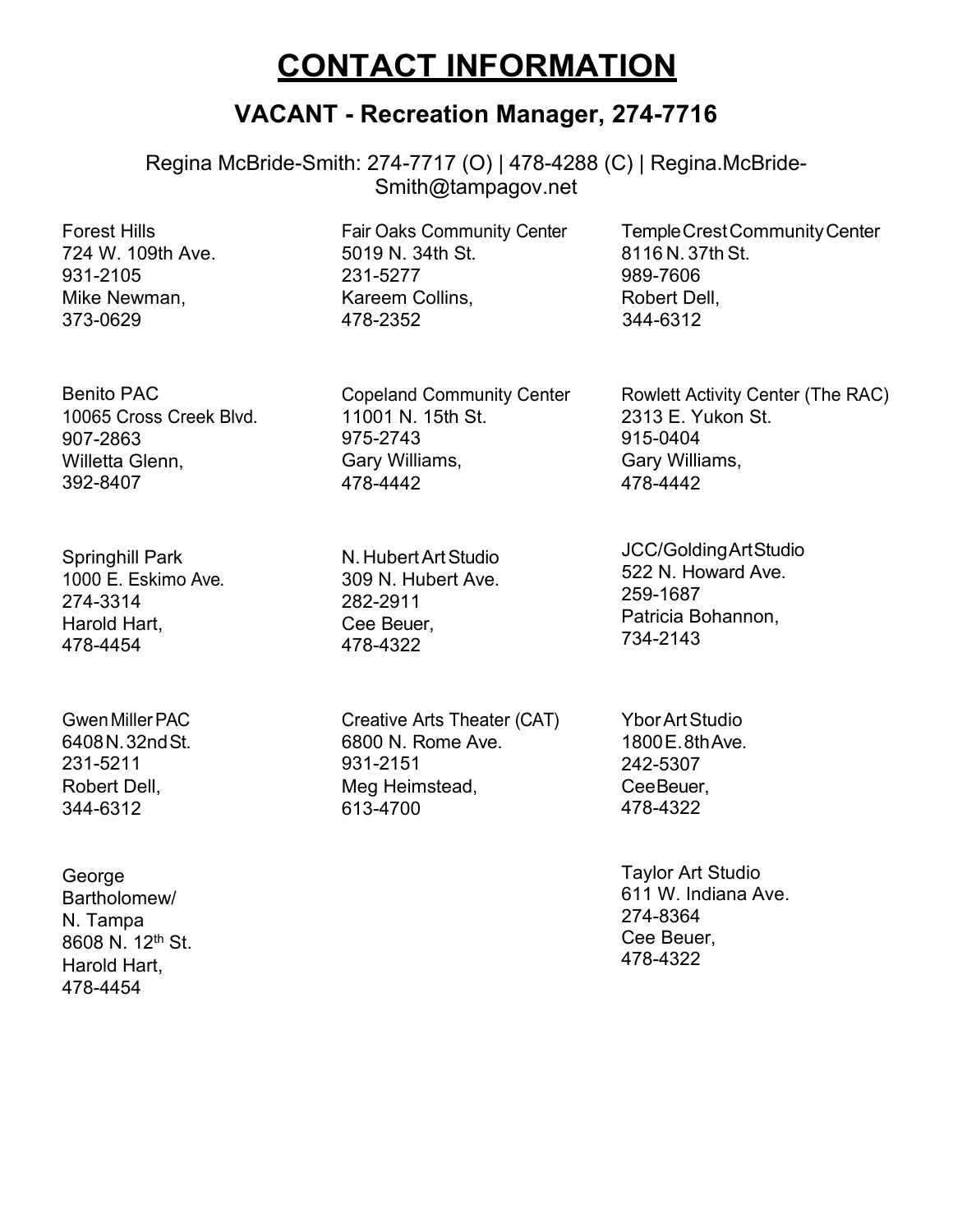#### Diedrea Anthony: 274-7731 (O) | 478-4096 (C) | [Diedrea.Anthony@tampagov.net](mailto:Diedrea.Anthony@tampagov.net)

GrantParkCommunityCenter 3724 N. 54th St. 622-1910 Jamal Jefferson, 753-9014

Highland Pines Community **Center** 4505 E. 21st Ave. 630-3925 JohnnyYoung, 731-2565

Williams Park Community Center 4362 E. Osborne Ave. 635-3482 Earline Newman, 478-4693

Cyrus Greene Community Center 2101 E. Dr. MLK Jr. Blvd. 242-5350 Lalita Lovett, 376-3429

OakParkCommunityCenter 5300 E. 14th Ave. 622-1904 Althea Sampson, 373-1554

Ragan Center 1200 E. Lake Avenue 242-5316 Lalita Lovett, 376-3429

Desoto Park PAC 2617E.CorrineStreet Earline Newman, 478-4693

Jackson Heights NFL YET Center 3310 E. Lake Ave. 242-5346 Jamal Jefferson, 753-9014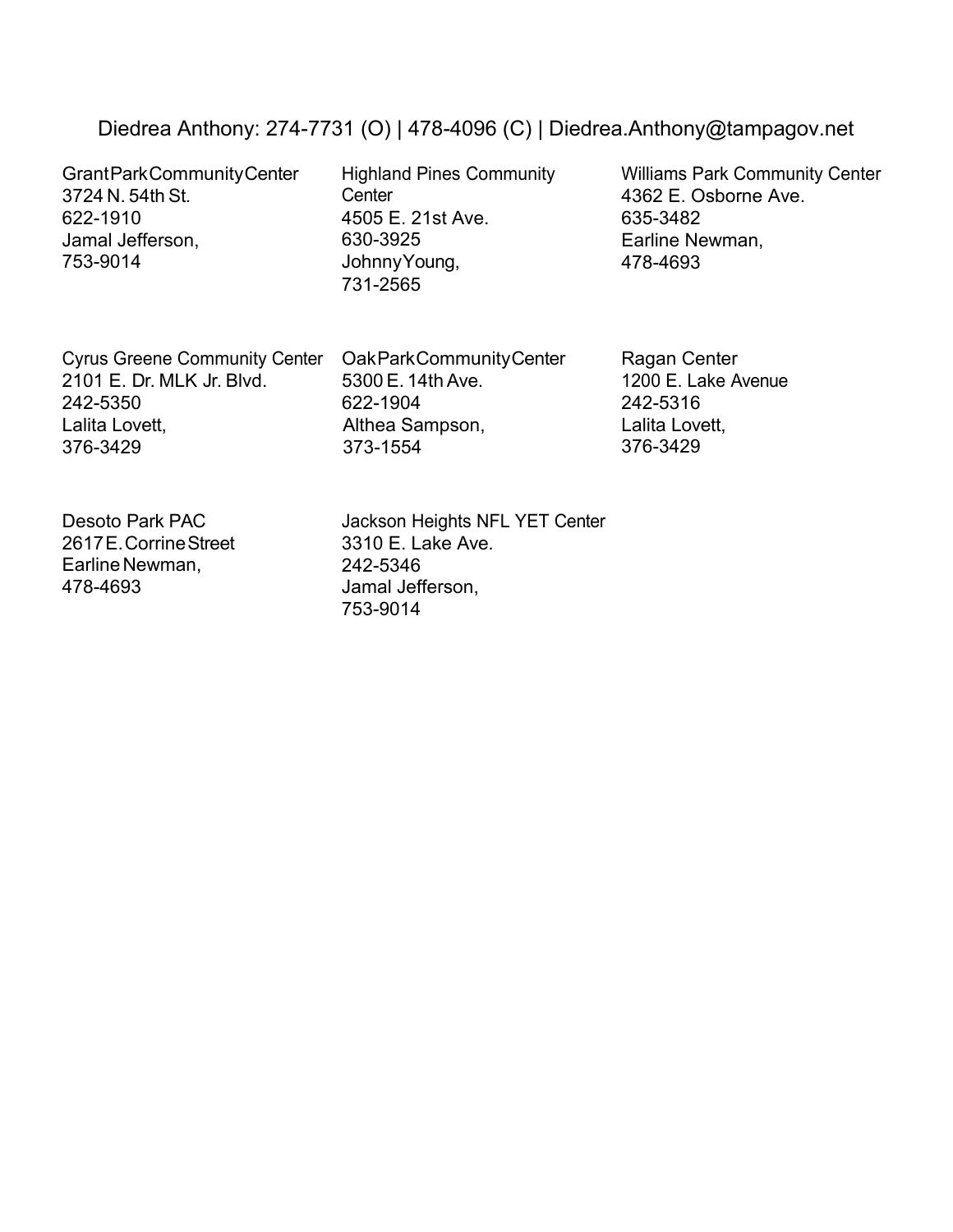#### Ted Fowler: 274-7125 (O) | 434-5803(C) | [Ted.Fowler@tampagov.net](mailto:Ted.Fowler@tampagov.net)

Henry & Ola PAC 502W. HenryAve. 231-5279 Marlon Monroe, 267-1860

Kid Mason Community Center 1101 N. Jefferson Ave. 274-8366 Fred Spencer, 613-4702

Rey Park PAC 2301N.Howard Ave. 259-1673 Patty Martin, 344-7768

KwaneDosterCommunityCenter PortTampaCommunityCenter 7506 S. MortonSt. 832-1202 Yolanda Rios, 373-9322

Dr. MLK Complex 2200N.OregonAve. 259-1667 Marlon Monroe, 267-1860

Loretta Ingraham Community **Center** 1615N.HubertSt. 348-1175 Fred Spencer, 613-4702

Wellswood PAC 4918 N. Mendenhall Dr. 348-2060 Patty Martin, 344-7768

Davis Islands 157 Columbia Drive 259-1896 Nina Acevedo, 373-0842

Friendship Park 4124 Bay to Bay Blvd. 832-1200 Nina Acevedo, 373-0842

Kate Jackson 821 S. Rome Ave. 259-1704 Nina Acevedo, 373-0842

4702 W.McCoy 832-1215 Yolanda Rios, 373-9322

**Therapeutics** Kathryn Malone Center 5202 N. 12th St. CaseyTolar, 853-2115

John Grimsley: 274-8117 (O) | 391-0020 (C) | [John.Grimsley@tampagov.net](mailto:John.Grimsley@tampagov.net)

Cordelia B Hunt Community Center 4810 N. Himes Ave. 348-1172 Lisa Bryant, 758-9225

Alvin Holder: 274-7718 (O) | 244-2679 (C) | Alvin.Holder@tampagov.net

Police Athletic League 1924 W. Diana Street 876-9363 Cedric Smith, 876-9363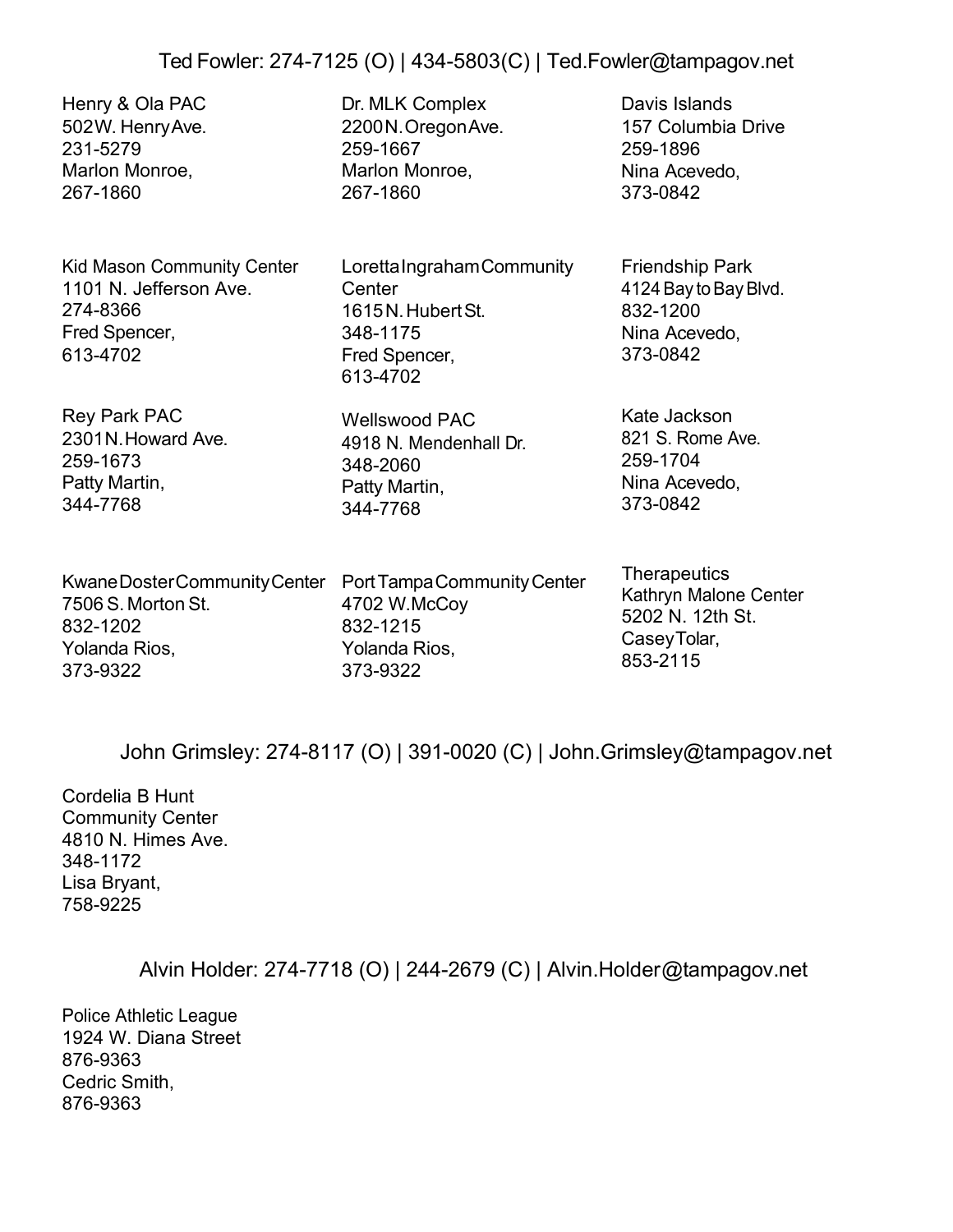

Our MISSION is to preserve and provide quality parks and recreation opportunities for all. Our VISION is a quality park system that meets the community's need for recreation and learning opportunities to benefit health and well-being.

Dear Parents/Guardians/Students,

The Parent Guide is a helpful tool that illustrates student needs, and other policies.

We will create a safe and fun environment for your child. We care for you and your families and are planning onhaving anotherincrediblesummer. Youwillfindallnewinformationavailableonourwebsiteat [www.tampagov.net/parks.](http://www.tampagov.net/parks)

We are available Monday to Friday from 8:30 a.m. to 4:00 p.m. EST at 813-274-5132 to handle your questions.

We look forward to a safe and healthy summer,

*City of Tampa Recreation Team*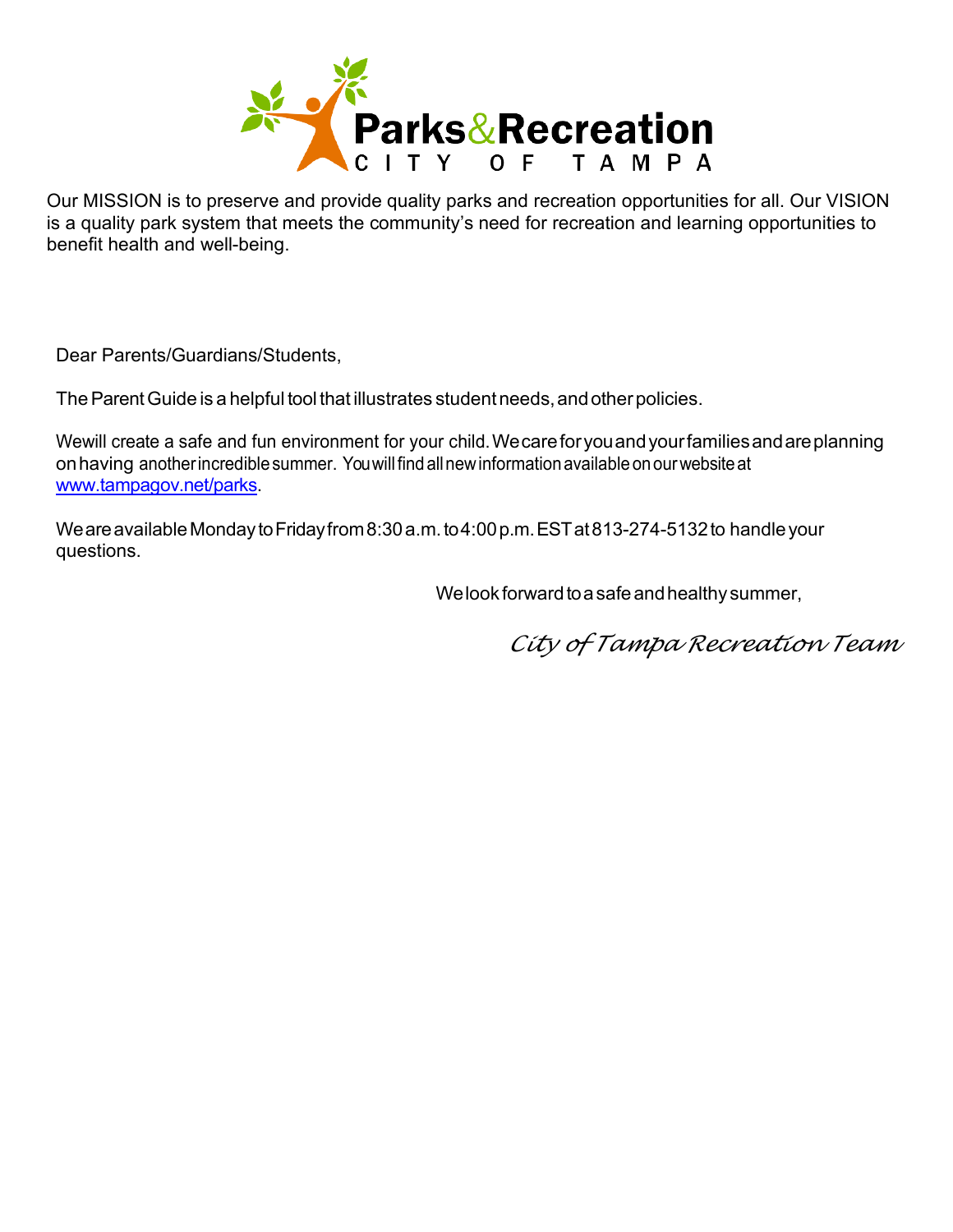## **PROGRAM REGISTRATION**

<span id="page-6-0"></span>Registration needs to be done online. Go to [www.tampagov.net/parks](http://www.tampagov.net/parks) for details and registration dates. Registration is open to participants who are 5 years old by September 1, 2021 up to 12 years old. TLC and LIT programs are available for teens. Please see website for details. Please make sure to sign waivers and acknowledgement of Parent Guide. A parent/guardian will need to sign waiver before the first day of the Summer Program.

## **NO-SHOW & ATTENDANCE POLICY**

#### **Summer No-Show Policy**

If your child(ren) are signed up for a summer camp and are not able to attend, please let the supervisor of the facility know prior to the program so that we may remove your child and allow those on the waitlist to attend the program.

## <span id="page-6-1"></span>**GENERAL INFORMATION**

#### **Clothing**

Please dress your child(ren) appropriately for both indoor and outdoor activities in comfortable, properly fitting, weather appropriate shorts/pants, shirt, and properly fitted shoes. Underwear cannot be seen from lowered pants and no inappropriate wording on clothing.

Clothing may not expose the torso or the midriff (front, back, or sides). Undergarments shall not be visible. If it is necessary that girls wear dresses, we highly recommend that shorts or leotards should be worn under the dress for modesty during recreational activities. Child(ren) must wear closed toe shoes that are suitable for outdoor play.

Garments and/or jewelry which display or suggest sexual, vulgar, drug, gang, weapons, or alcohol related wording or graphics, or which provoke or may tend to provoke violence or disruption, shall not be worn. Failure to comply may cause staff to contact you, and your child(ren) may be sent home from the program.

All clothing, towels, lunch boxes, backpacks, and any other personal items should be labeled with your child's name and stored separately. It is also recommended that your child(ren) apply waterproof sunscreen (SPF with at least 30 is recommended) before coming to the program.

#### **Emergency Situation/Evacuation Procedures**

Staff's primary role is to protect the participants. In the event of an immediate area threat (i.e., bomb threat, fire, flood, other major building problem, etc.) the participants, staff, and other occupants will follow the evacuation plan. If there is a more widespread threat such as a chemical spill or widespread fire, it may be necessary to take children further away from the building. Once everyone's safety has been asserted, you will be contacted immediately to notify you of the incident.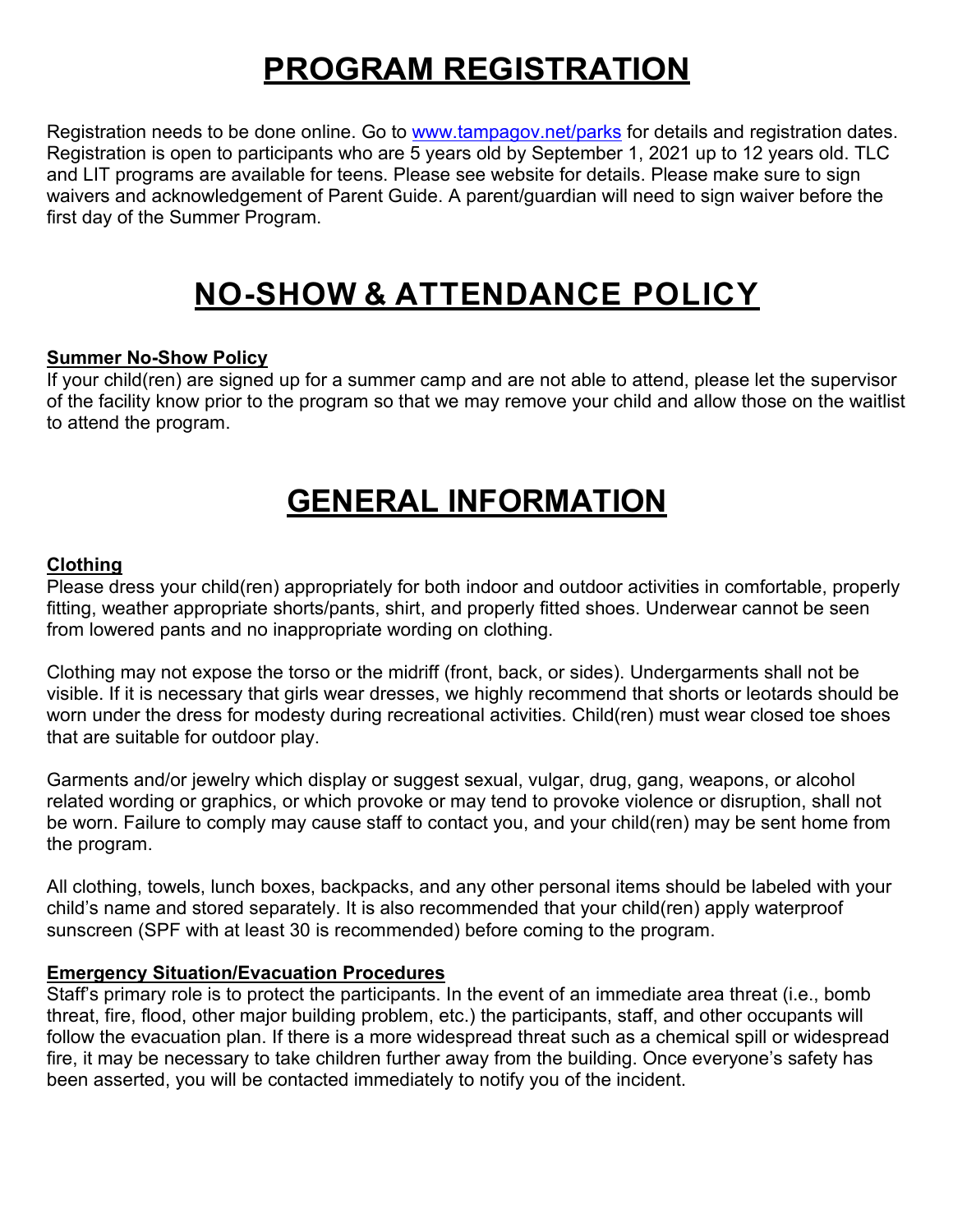#### **Illness**

The health and well-being of our families and staff are our highest priorities. In the interest of limiting the opportunity for transmission to our vulnerable community, we are taking the following precautionary measures:

- If child becomes sick during program hours. Exclusion from the centeris sometimes necessary to reduce the transmission of illness. For your child's comfort, and to reduce the risk of contagion, we ask that childrenbepicked up immediately.Untilthen,yourchildwillbekeptcomfortable and will continue tobe observed for symptoms.
- Inthebestinterestofall,we ask thatyounotbring a childtotheprogram,iftherearesignsoffeveror illness. If the staff notices signs of illness, such as sleepiness, overly tired, extreme irritability, and or fever, you or someone on your call list will be contacted immediately to pick the child up. The child willbe heldin a secure and sanitary quarantined area, with quiet games and activities until he/she is picked up. We will ask that you do not bring the child back to the site until they have been approved to return by a medical doctor. We will follow rules for medication as stated in the main guide. Child must be picked up immediately.Weappreciate yourattention tothese important guidelines.

#### **How to Protect Yourself/Your Household**

Sick children should not be brought to the program site. If your child becomes ill during the day, the parent/guardian will be notified. When the illness involves a fever, vomiting, rash, or contagious condition your child must be picked up immediately. If the parent/guardian cannot be reached, the next authorized person listed will be contacted.

Children sent home due to illness, fever, or a contagious condition will not be allowed to return for a minimum of 72 hours or until site staff verifies the situation has been resolved. The parent/guarding may be required to provide documentation from a licensed physician.

#### **Medical Emergencies**

It is the parent/guardian's responsibility to keep emergency information and contact data up to date. Staff members are trained in basic First Aid/CPR/AED and can perform certain other emergency practices such as administering an Epi Pen. Minor first aid treatment will be given by on-site staff, an accident report will be completed, and the parent/guardian will be notified.

In the event of a medical emergency, the Parks and Recreation Department's policy is to immediately call 911. The staff will contact the parent/guardian, or the emergency person(s) designated if the parent/guardian cannot be reached. The parent/guardian is responsible for payment of medical services required for your child. It is strongly recommended that emergency contacts listed be no more the  $\frac{1}{2}$ hour away from the site.

#### **Medication**

Whenever possible, medication (including prescription, over-the-counter, vitamins, and special diet) schedules should be arranged so all medication is given at home. However, we understand that circumstances will arise which requires a child to bring their medication to the program. Parents/guardians and participants must abide by the following mandatory policy:

- 1. A Participant Medication Form must be completed and on file.
- 2. Prescriptions, over-the-counter medications, vitamins, and special diets must be in the original container with the physician's name, the child's name, name of the medication, time medication is to be taken, and required dosage. No outdated medication will be accepted by staff.
- 3. If the medication requires equipment for administering (spoon, cup, or dropper), the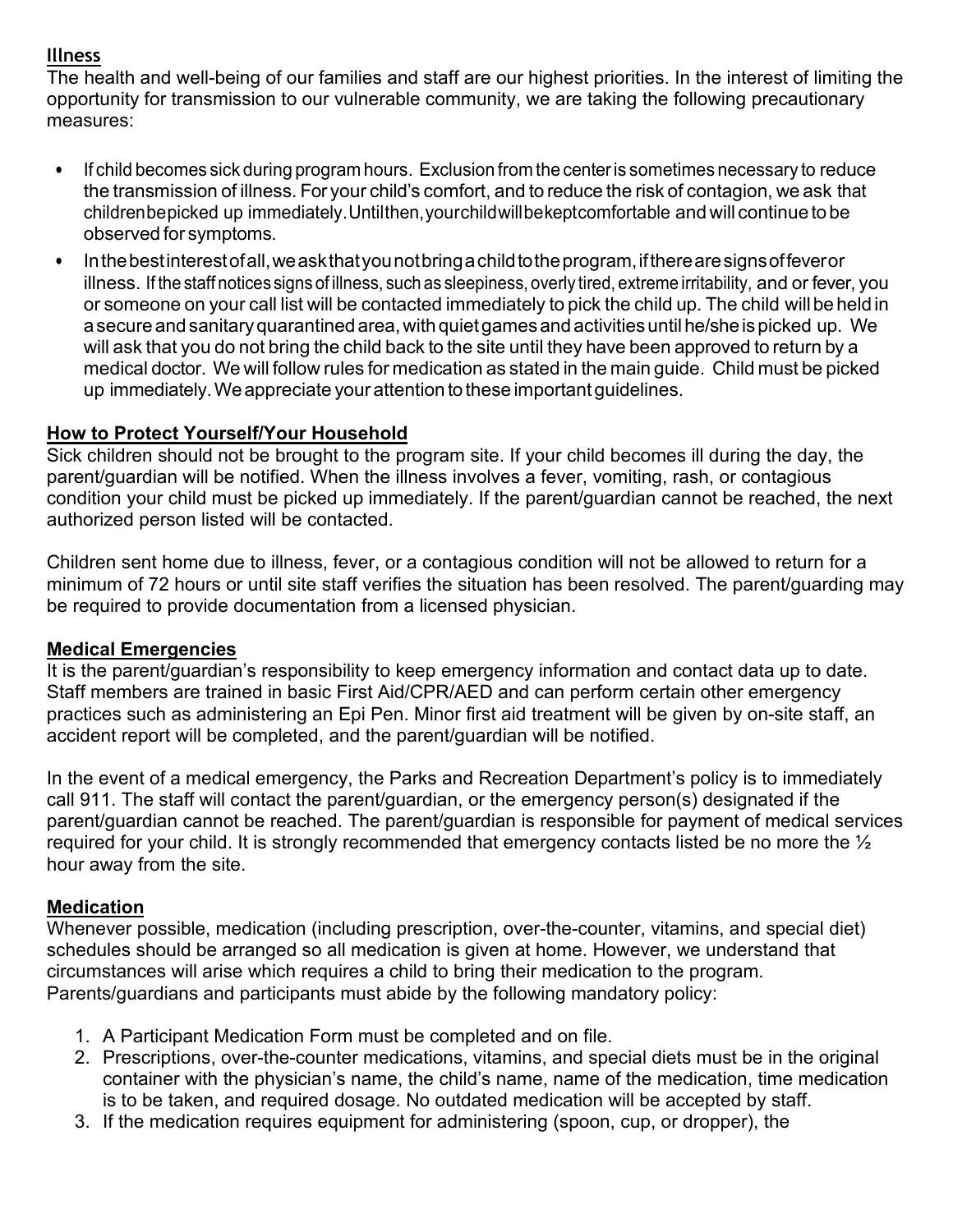parent/guardian is responsible for providing it to their child.

- 4. Medications will not be kept at program sites overnight.
- 5. Any medication administration required for longer than 10 days and for any "as needed" emergency medication, such as inhalers, Benadryl, etc., is required to have a physician's signature on the Participant Medication Form.

#### **Personal Items**

We request that participants do not bring personal belongings to the site. Electronic devices (cell phones, earbuds, Bluetooth, electronic games, iPads etc.) are not allowed during program hours and it is recommended that they not be brought to the sites. The City of Tampa is not responsible for lost or damaged personal property. Only bring essential items.

#### **Phone/Electronic Device Usage**

Parks and Recreation Department facility phones are for business use only. Children will only be allowed to use the phone in an emergency situation. As your child's safety is our first priority, staff may not always be available to receive calls; however, staff will relay messages to children as time permits.

#### **Severe Weather**

Staff will take immediate action if there is severe weather just prior to or during hours of operation for the protection of all participants and patrons.

#### <span id="page-8-0"></span>**Sign In/Parent Drop Off**

Sign In is daily from 7:30 a.m. to 9:00 a.m. Parents dropping off will follow posted signs at the facility on how to enter the car line. Once parent arrives at drop off point, parent remains in the car and child exits the vehicle.

Sign out is daily from 4:00 p.m. to 6:00 p.m. Late pick up will follow our Code of Conduct consequences. Parent/guardian arrives at pick up point, parent/guardian remains in the car. Staff will see the displayed name tag and use the two-way radio to bring child out. The parent/guardian will follow the signs to exit.

Walk up parent/guardian will come to pick up point. Please call site for early pick up. A student may walk home but must follow the policy below.

**Parents may complete a sign in/out waiver to allow their child(ren) to leave the summer camp program unescorted. Once a childsignsthemselvesoutfortheday,theyarenotallowedtoreturnto theprogram. Child must be 10 years of age to walk home by him/herself. A younger child may walk home with his/ her family member who is 10 or older if permission is given. Distance from recreation center to home maynotexceed ½ mile,unlessthechildis13orolder,thenthedistance allowedwillbedeterminedby theparentandsupervisor.Staffwilluseappropriatemapstodetermineif childiseligibletowalkhome. Staffwillnotallowchildtowalkhomeduringinclementweather,itwillbethe responsibilityoftheparent/ guardiantopickupthe childby6:00p.m.thatday. Thiswillbe strictly enforced.** 

#### **Supervision**

Tampa Parks and Recreation staff will be supervising your children. Staff will keep parents informed about upcoming events, special announcements, accomplishments, accidents, and incidents. Any discipline problems will be brought to the parent's attention and documented.

#### **Suspected Child Abuse**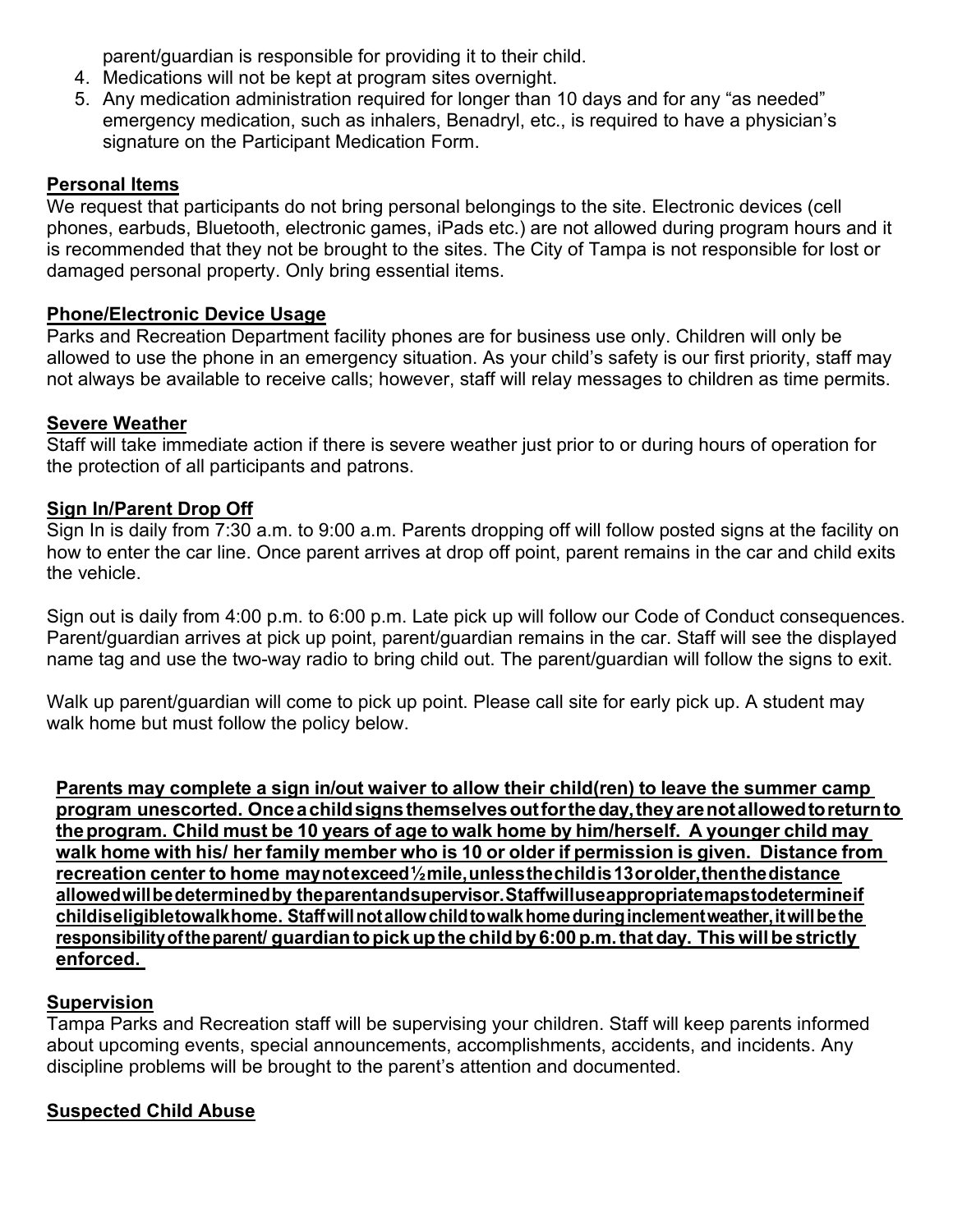Parks and Recreation Department staff is legally required to report questionable bruises or marks that are repetitious and obvious to the staff. Likewise, should a child indicate to a staff member that abuse of any kind is happening to them, it is our obligation to report the discussion to the Department of Children and Families.

#### **Transportation**

Parents/guardians must make their own transportation arrangements to and from our programs. The city assumes no responsibility for transportation to and from our programs.

Staff is never allowed under any circumstances, to transport participants in their personal vehicles. When transporting participants, seat belts will be worn at all times by staff and passengers, as is required by law. Vans and buses may be used to transport to swim lessons.

## **COMMUNICATION**

Parents/Guardians must inform the staff when:

- 1. Household contact informationshouldbeupdated(i.e.changeinphone#, e-mail,address,emergency contact, etc.)
- 2. Someone other than those listed on your child's registration will be picking up your child. This information must bein writing and the designee will be asked to show valididentification.
- 3. Yourchild cannot be picked up on time or your child will be late.
- 4. You need to drop off your child(ren) later or pick up early.

On-site staff would appreciate notification concerning any change in your child's life that may alter his/her attitude or behavior, or cause emotional upset (i.e., divorce, loss of a pet, death in the family).

Parents/Guardians will be notified when:

- 1. Yourchild is injured orill.
- 2. Yourchild is having disciplinary issues.

Parent/Guardian conferences will be scheduled by the staff when:

- 1. Yourchildexhibits a patternofdisruptivebehaviorthatinterfereswiththequalityoftheprogramor management of other children (see Code of Conduct).
- 2. Thestaffobservesunusualpatternsofbehaviororparticipationinyourchild.

<span id="page-9-0"></span>Open communication is very important to us. Expressing concerns or complaints in a respectful manner is essential to communicating in a professional manner. Abuse of any kind will not be tolerated. Conference calls will be scheduled by phone.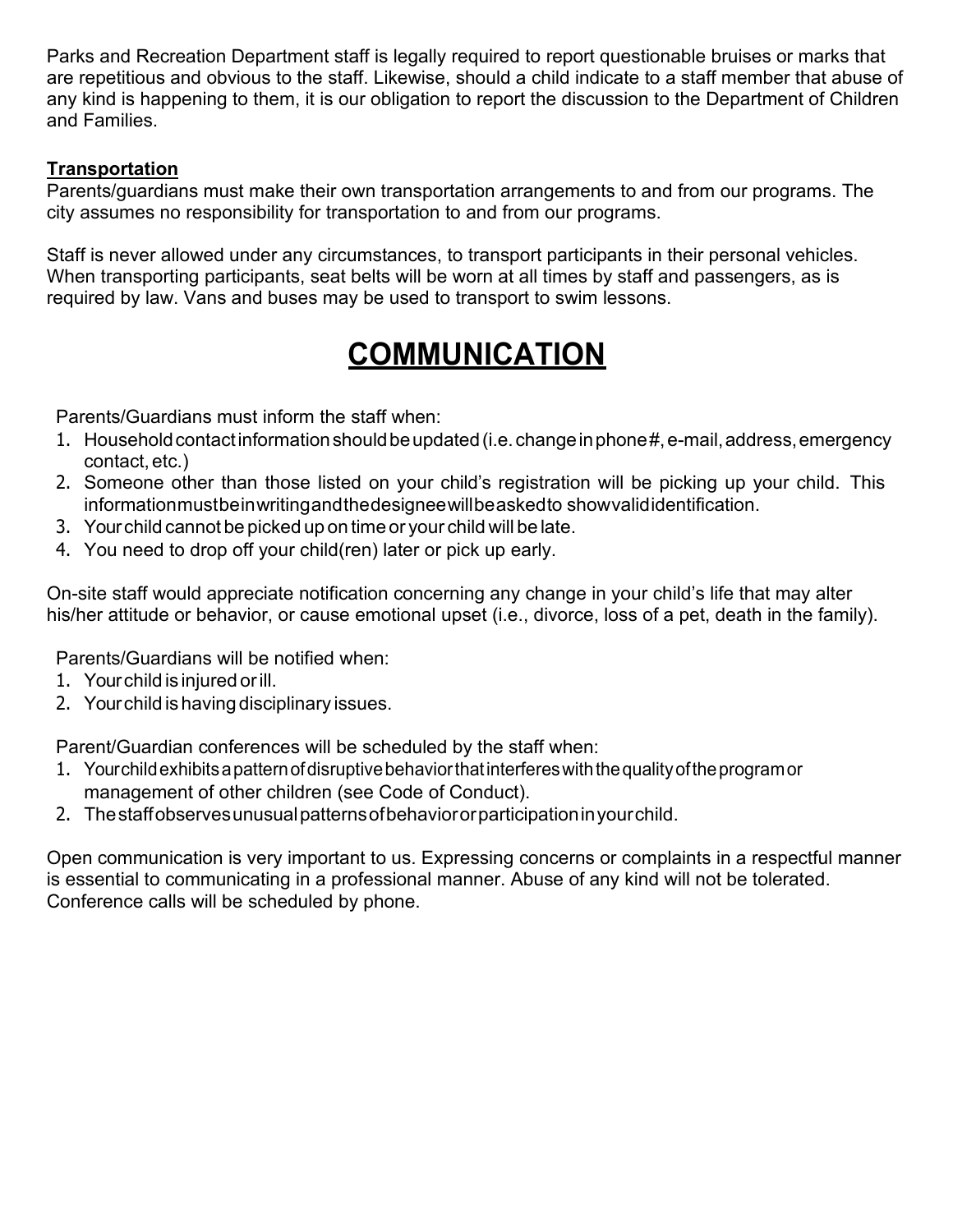## **CODE OF CONDUCT**

The Parks and Recreation Department strives to provide a welcoming, safe, supportive, and enjoyable environment for program participants. We believe that all individuals have the rights to be treated with dignity and respect regardless of abilities or limitations. Therefore, our programs focus on positive attention toward well-behaved participants with the use of incentives, along with positive reinforcement from the parents/guardians. However, there are also consequences for participants who do not follow the rules and guidelines designated for their safety and welfare.

The Code of Conduct consist of disciplinary guidelines set up to help the Parks and Recreation Department staff ensures a safe and productive environment for all of our participants. All participants are responsible for understanding and adhering to the guidelines and are expected to follow the rules. Parents/Guardians are responsible for helping their child(ren) understand and abide by the guidelines and for recognizing that unacceptable behavior shall be subject to disciplinary action as listed below.

Staff will review each case on an individual basis and all available facts will be considered. All suspensions must include proper notification to parents/guardians and shall take place as soon as possible.

LEVEL I - The types of unacceptable behavior include, but are not limited to:

- Being in the office or building without permission.
- Engaging in horseplay, pushing others, or any other unwanted physical contact as determined by staff.
- Using otherparticipants' supplies
- Misuse of any equipment.
- Running in buildings, on bleachers, or under shelters.
- Sitting on tables.
- Wanderingfrom groups, activities, orbeing in areas not properly supervised.
- Disrupting classes in session.
- Unauthorized phone usage.
- Climbing in trees,on fences,or boundary walls.
- Throwing any type of object.
- Refusing to follow directions.
- Violating a safety rule or practice.
- Cursing or using foul language.
- Being disrespectful.
- **Tardiness**
- Absences
- Late pick-ups/early drop off

| <b>FIRST OFFENSE</b> | verbal counseling with participant                                                     |
|----------------------|----------------------------------------------------------------------------------------|
|                      | SECOND OFFENSE   timeoutfromactivities and notify parents in writing via email or text |
| THIRD OFFENSE        | parent/guardian conference required; possible suspension                               |
|                      | FOURTH OFFENSE   may be a week suspension                                              |

#### LEVEL I CONSEQUENCES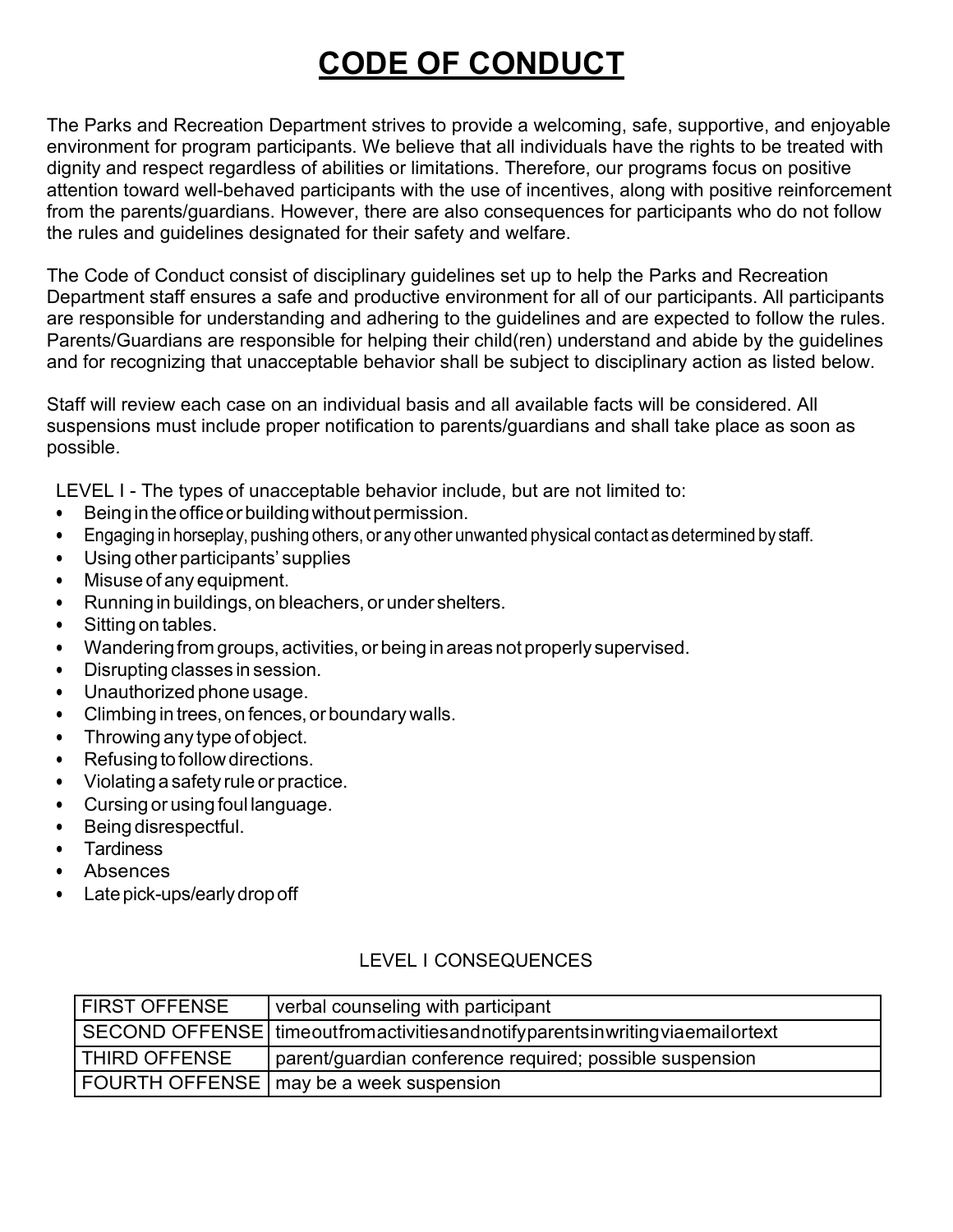<span id="page-11-0"></span>LEVEL II – The types of unacceptable behavior include, but are not limited to:

- Repeat offenses of Level I unacceptable behavior.
- Using abusive language.
- Minor vandalism as determined by staff.
- Climbing on building.
- Engaging in consensual intimate physical conduct.
- Possession or use of tobacco products.
- Throwing any type of object.

#### LEVEL II CONSEQUENCES (and repeat offenses of Level I)

| <b>FIRST OFFENSE</b> | parent/guardianconference required                                  |
|----------------------|---------------------------------------------------------------------|
|                      | SECOND OFFENSE   one-day suspension from program                    |
| <b>THIRD OFFENSE</b> | three-day suspension from program                                   |
|                      | FOURTH OFFENSE   may result in immediate dismissal from the program |

LEVEL III – The types of unacceptable behavior include, but are not limited to:

- Repeat offenses of Level II unacceptable behavior.
- Theftorremovalofcitypropertywithoutproperauthorization.
- Possession or use of drugs/narcotics,alcohol, or possession of such paraphernalia.
- Being under the influence of drugs/narcotics or alcohol.
- Unauthorized possession of a firearm, explosives, weapons, or dangerous instruments as determined by staff.
- Deliberately stealing, misusing, destroying, excessive vandalism, destruction of city property, or damagingother's property.
- Indecentexposure.
- Engaging in non-consensual intimate physical conduct.
- $\bullet$  Exhibiting threatening or intimidating behavior.
- Provoking, instigating a fight, or fighting at any time.
- Bullying.
- Deliberately spitting on and/or biting another individual.
- Leaving the area without permission.

#### LEVEL III CONSEQUENCES (and repeat offenses of Level II)

Any violation may result in an immediate dismissal/suspension from all Parks and Recreation Department programs for a duration to be determined by the Parks and Recreation Director or designee. Also, no refunds will be given. Additionally, law enforcement may be contacted. The city will pursue all appropriate remedies for any, and all damages to city owned property, facilities, and equipment.

If your child is a victim of unacceptable behavior, we encourage them to discuss the issue with and onsite staff member they are comfortable with, so that the situation can be handled appropriately. However, in the event your child notifies you, please bring it to the attention of the on-site staff again, so that the situation can be handled appropriately.